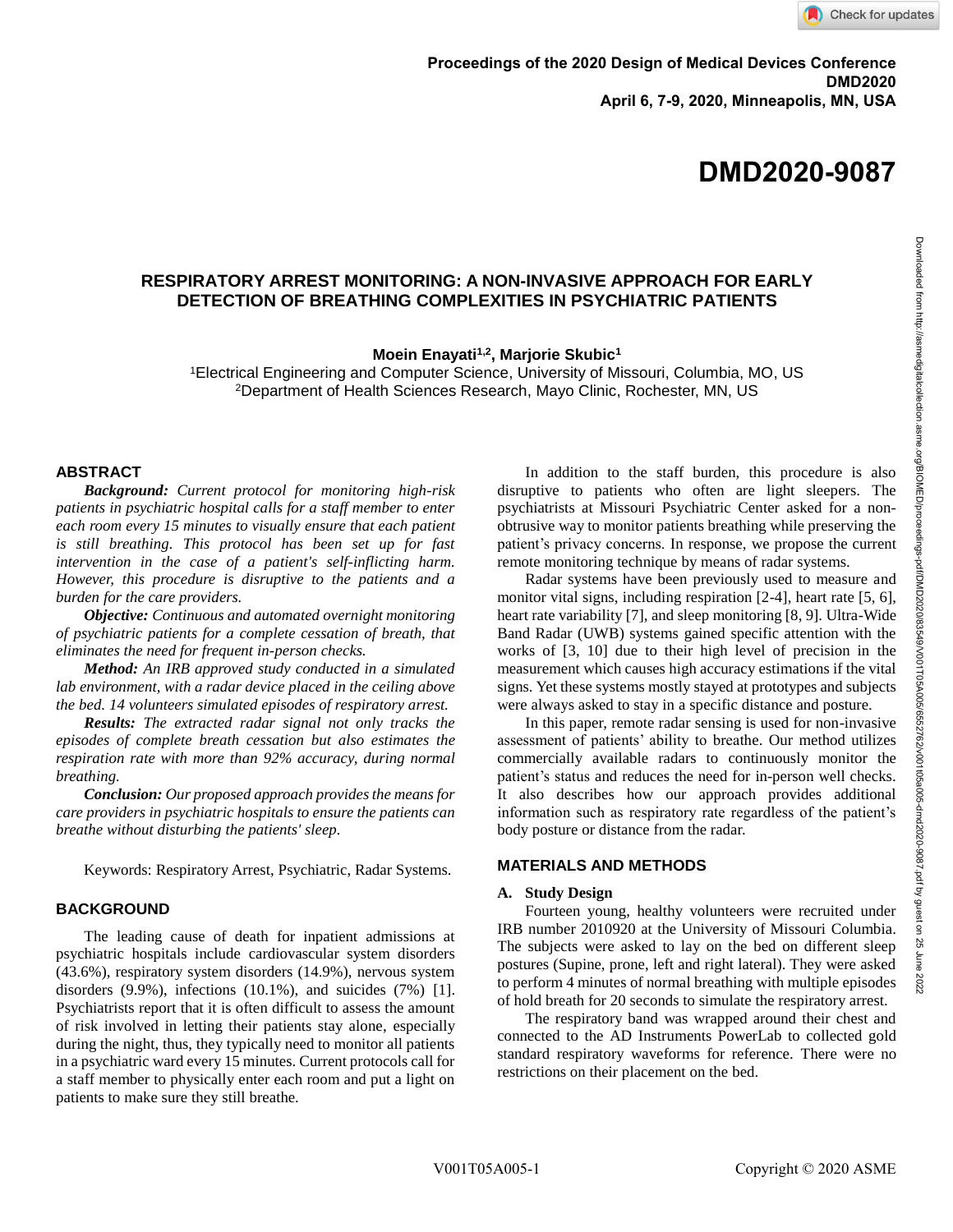2022

### **B. Sensor device**

A commercial handheld Ultra-Wide Band (UWB) radar from Vayyar Imaging Ltd was installed on the ceiling heading down toward the bed to record data in a 5-meter range at 20 fps. We first recorded raw radar data from the entire field of view, and then applied multiple arena localizations to generate highresolution 3D imageries, from smaller regions on the bed to investigate the potential regions of interest (Figure 1).



SURFACE, TO INCREASE THE DEPTH RESOLUTION.

Not all the subjects have the same breathing pattern, and some may show more movements in their chest or abdomen area. So, multiple regions on the bed were selected as the optimal areas to capture the respiratory movements, including the chest and abdomen. we even divided the entire bed into 6 grids and studied the best possible case to explore the upper bound for the accuracy of our approach for different body postures.

### **C. Respiratory Waveform Extraction**

When the chest (or abdomen) expands during inhalation, an elevation of about 2cm appears in the location of high-intensity points in the radar imageries. By computing the relative interframe variations at any time  $t$ , a cyclic movement observed in the location of high-intensity reflection of the radar (1):

$$
\Delta F_{ijk}(t) = F_{ijk}(t) - F_{ijk}(t-1) \tag{1}
$$

The energy of interframe variations at time  $t$  then computed for the 3D radar image, according to the following formula (2):

$$
Energy(t) = -\sum_{i} \sum_{j} \sum_{k} \left(\Delta F_{ijk}(t)\right)^2 \tag{2}
$$

A time series (signal) then created by coupling these energy values and their corresponding recording timestamp. The temporal variations in this signal are caused by the respiratoryrelated movements of the chest (or abdomen).

#### **D. Extracting the breathing status**

After filtering and smoothing, the signal is used to detect the periods of hold breath (complete breath cessation). The temporal

variation of the extracted signal reduces during these periods. Matlab's movmad function is used to compute the moving median absolute deviation for three-second windows (3):

$$
MAD(t) = median([Eni(t) - median(En(t))])
$$
 (3)

By thresholding the deviation and discarding the periods of low deviation (hold-breath), the rest of the signal is used to estimate the respiratory rate. The magnitude spectrum of the Fourier transform is computed with a Kaiser window in Matlab. Then the highest peak of the spectrum in the frequency band of 0.1 to 0.6 Hz gets selected as the estimation of respiratory frequency.

# **RESULTS**

Figure 2 shows on top the ground truth respiratory signal from the chest band synchronized with the original radar signal (bottom) and its smoothed version (middle). Thresholding the MOVMAD of the smoothed signal results in the periods of minimal deviation corresponding to the hold breath episodes (highlighted in pink).



# **FIGURE 2.** EXAMPLE OF DATA COLLECTED USING THE RADAR SYSTEM AND THE RESPIRATORY CHEST BAND AS THE GROUND TRUTH. THE SUBJECT WAS CONDUCTING MULTIPLE PERIODS OF HOLD BREATH.

Discarding the hold-breath episodes, the estimated respiratory rate for each of the 14 volunteers was compared to the ground truth estimates, and an average error computed in beat per minute (BPM) overall. Table 1 shows both the average error and average percentage error of the estimations for difference postures and over different regions of interests (chest or abdomen). Rows of Table 1 correspond to the region of interest (abdomen, chest), and columns are separating different sleep postures.

The third row (best region) computed by dividing the entire bed into 6 equally spaced wide regions include the head region, chest region, and abdomen region following by three regions over the legs. A computationally intensive process of all grid cells provides the possibility to choose a single grid for each configuration that has the lowest error in the estimation. While